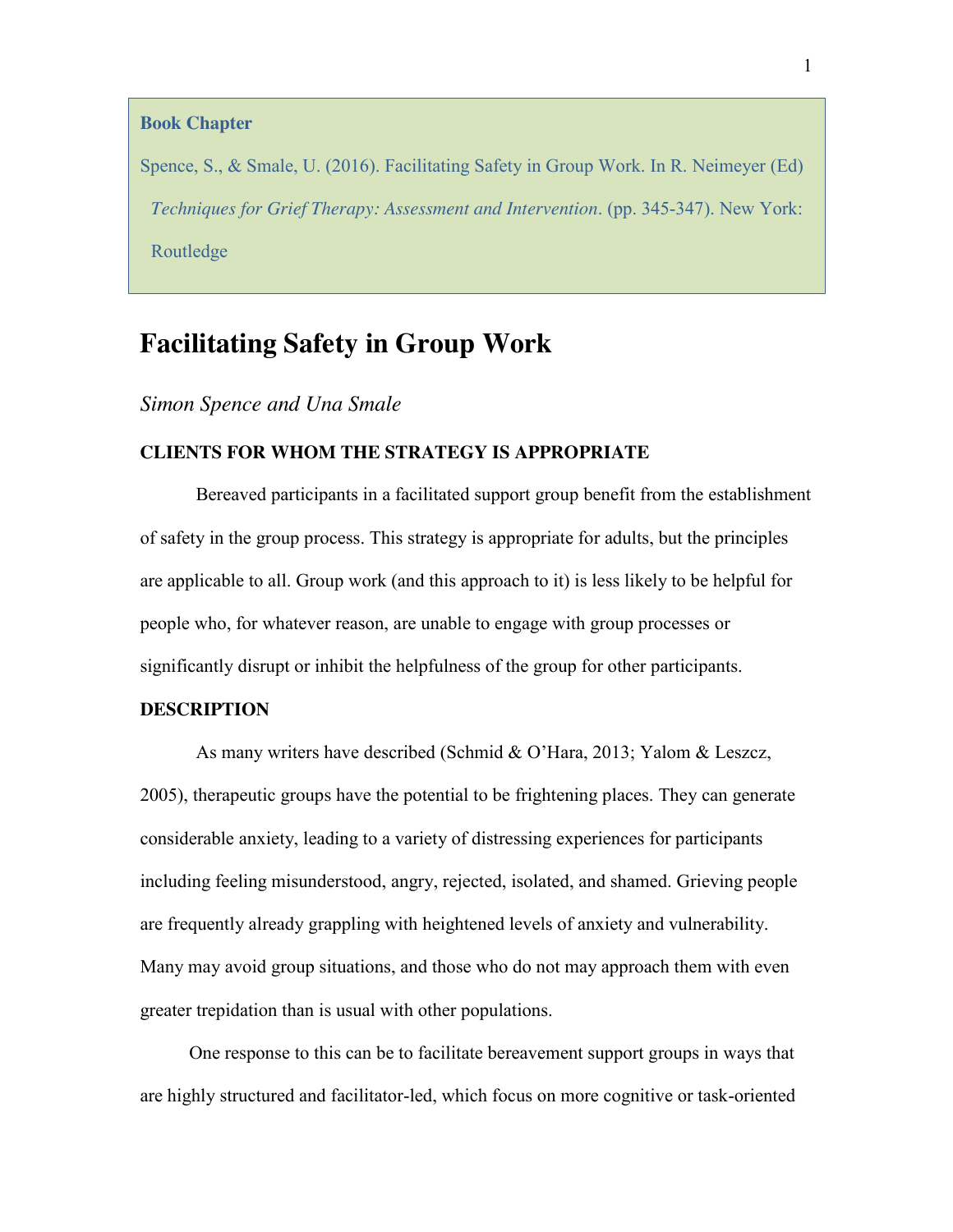approaches, and which may minimize distress. Our approach (Spence  $\&$  Smale, 2015), however, persists in the conviction that for many bereaved people, group work is most deeply beneficial when it creates space for mutual and honest experiencing and exploring of practical, cognitive, affective, existential, and spiritual issues, with compassion and acceptance, and without preconception or agenda. This encounter can constitute an important and healing part of the 'grief work' that is central to most contemporary understandings of grieving.

Attempting to describe the processes of therapeutic psychological change, Carl Rogers proposed that "under certain conditions, involving primarily complete absence of threat to the self structure, experiences which are inconsistent with it may be perceived and examined, and the structure of self revised to assimilate and include such experiences" (Rogers, 1951, p 517). Grieving can be understood as a process of assimilating and including our often painful and confusing experiences of loss into our ever-evolving and revised understandings of who we are and how we link with the world around us. For group work to meet the needs of individuals, an adequate sense of personal safety must be perceived. This sense of safety arises from a growth in trust within the group and, being therefore a relational matter, is not something that can be unilaterally imposed by facilitators. Facilitators nevertheless have a significant ethical responsibility to do all they can to engender a safe-enough group. Additionally, if Rogers is correct, doing so represents a significant contribution to what is a highly potent therapeutic factor in and of itself.

The following suggestions indicate ways in which facilitators may pay attention to this therapeutic need for safety. Specific techniques can of course be developed and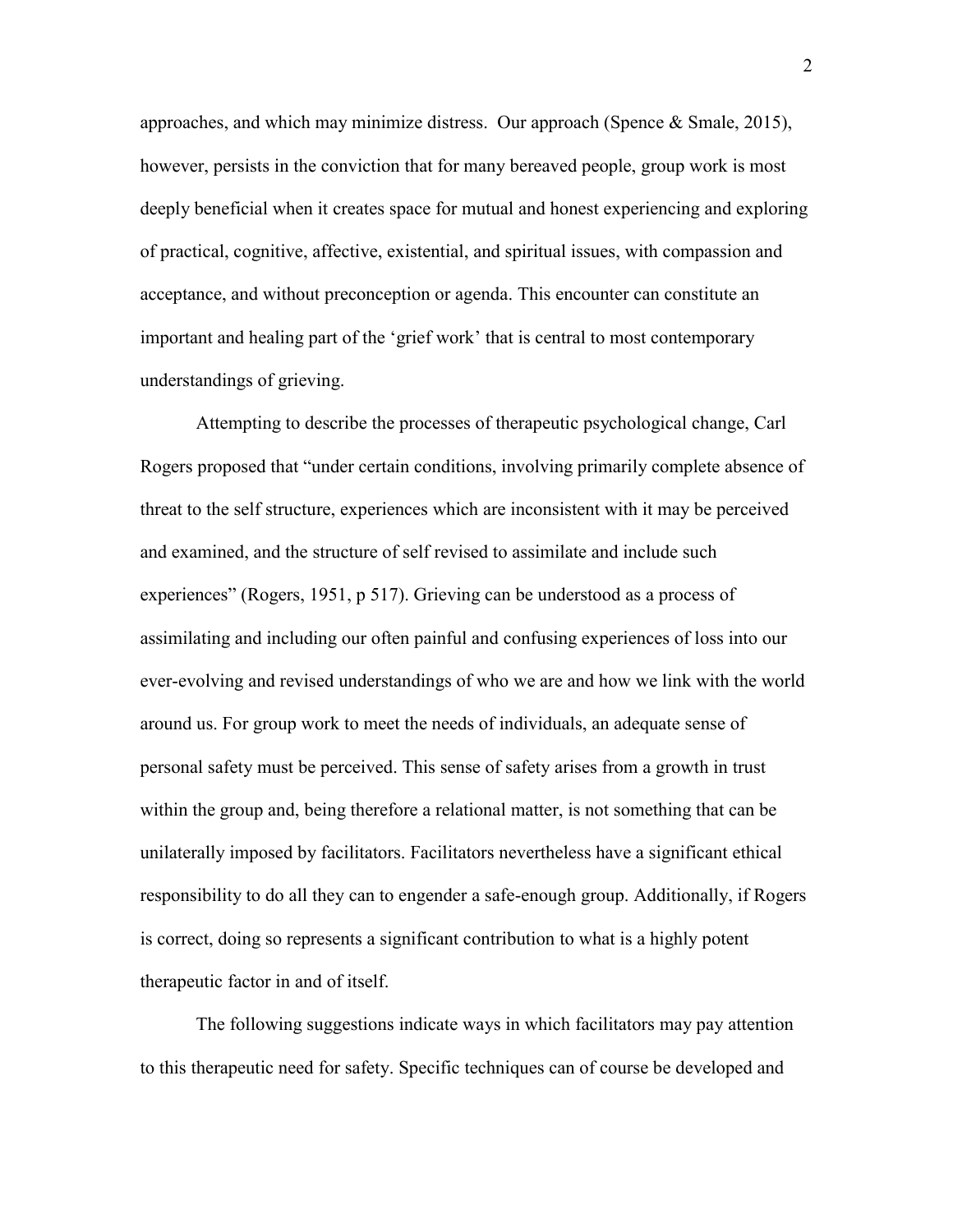modified to suit specific contexts and preferred ways of working.

- Pay attention to the recruitment of participants. Whether or not formal screening is undertaken it is important to carefully consider individual participants, and any factors (e.g. gender, age, type and recency of bereavement, personality and personal preferences) that may potentially undermine group cohesion and development. Consideration should be given to possible options should any irresolvable tension emerge between the needs and tendencies of the group and those of an individual.
- **Think about the practicalities**. How groups are set up and managed on a practical level can send powerful messages to participants. Initial information should explain clearly what to expect and invite questions and the expression of any uncertainties. How participants are met when they arrive at the venue can convey the importance or otherwise that it attached to their comfort and wellbeing. Where can they hang their coats? Are tea/coffee or other refreshments available when they arrive? Making the room as comfortable and welcoming as possible might involve using reduced or indirect lighting or fresh flowers. It can also be helpful to offer the chance to gather informally after each meeting, giving an opportunity to 'wind down' from the intensity of the meeting and to engage in social chit-chat without having to pretend that 'everything's fine', something that is often difficult for bereaved people.
- x **Spend significant time 'preparing the ground'**. Establishing a sense of safety in groups cannot be hurried. It is important to give adequate time and opportunity for participants to articulate their hopes and fears about involvement and to support the group in developing a mutual understanding of which 'ground rules' are most likely to lead toward the fulfilment of hopes and addressing of concerns. Confidentiality is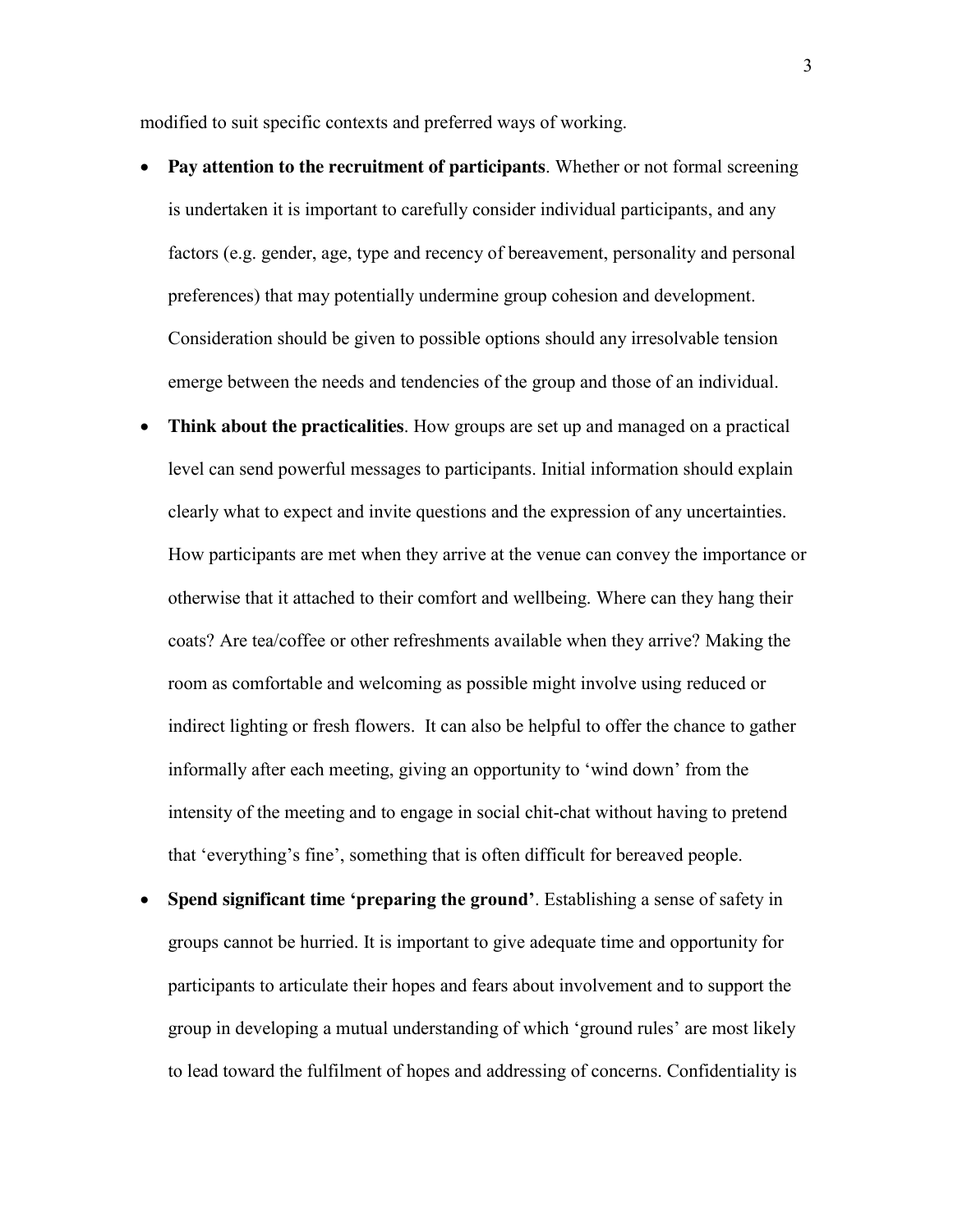of central importance. Participants can be supported to identify what this means to them and what agreements need to be established to ensure that a sense of safety is developed in the time *between* meetings as well as when people are physically together. Additionally, safety is enhanced when participants feel a sense of ownership of the group and are enabled to use it to address what really matters to them in their grieving. It can be helpful to give time for the group to develop an agenda for the meetings, not as a restrictive list of what is to be covered in linear fashion, but as a way of ensuring that what matters to each person can receive ongoing attention as, if and when participants so wish. Participants are often impatient to begin to talk about their experiences. It is important that facilitators find sensitive ways to allow them to begin to tell their stories, but which do not subsequently prove unsafe because insufficient attention has been given to establishing the norms upon which the work of the group is based (see Neimeyer & Sands, 2015).

- x **Explicitly welcome and discuss difference and diversity within the group**. It can be helpful to explain that similarities with others in the group are likely, but so too are differences and disagreements. These may be a challenging and possibly unexpected aspect of the group, but it should be noted that, with adequate mutual respect, each can be as fruitful as the other. Sometimes an event in the group will prompt such a conversation early on, but if not it should be initiated by facilitators.
- **Work as transparently as possible.** A sense of safety can be compromised when facilitators allow any air of mystique to gather around their work. This transparency can be communicated (and modelled) simply by remembering to explain why a suggestion is being made, question asked, or comment made. It can also serve as a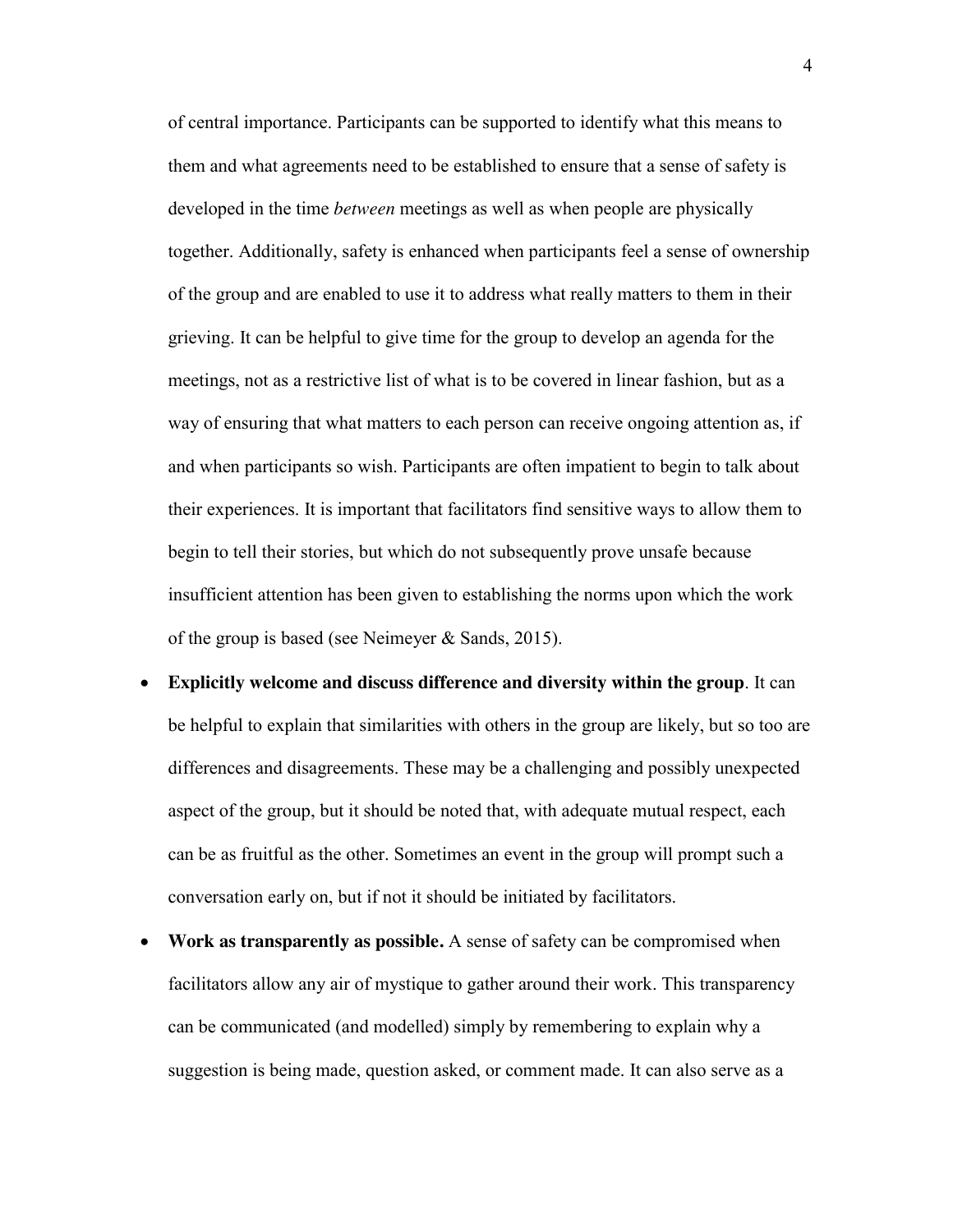stimulus for facilitators to regularly check with participants if the group work is meeting their needs or whether any modifications in focus and/or approach are required, ensuring that the 'fit' of the group keeps pace with its ongoing development.

### **CASE ILLUSTRATION**

*In the first meeting of a closed eight-session support group, Kevin became gradually quieter, having initially been actively involved in discussion about hopes and concerns for the group and also beginning to speak about the circumstances of his wife Wilma's distressing illness and death ten months before. It was not immediately apparent that he was unhappy, but at the end of the evening he confided to a facilitator that he might not return due his fear that honestly describing his experiences had been upsetting for others, particularly those with obviously different experiences and understandings of their grieving. The facilitator reiterated the value of difference and diversity within the group and gently encouraged Kevin, if he felt able, to return for the next meeting when further conversation and discussion could take place.*

*Kevin, with considerable apprehension, did return and facilitators spent substantial time in the second meeting "preparing the ground," seeking agreement on exactly how the group could best work together. As part of this, Kevin was supported to describe how out of place he had felt when he had spoken openly and emotionally about his raw experience. He described his fear that he had 'created unpleasantness' for others. This conversation illustrated to other participants the potential benefits of openness to discussion about personal experiences of being in the group and not only to its subject matter; to its 'process' as well as its 'product'. It modelled and encouraged honest sharing and offered a concrete situation from which to explore, over the*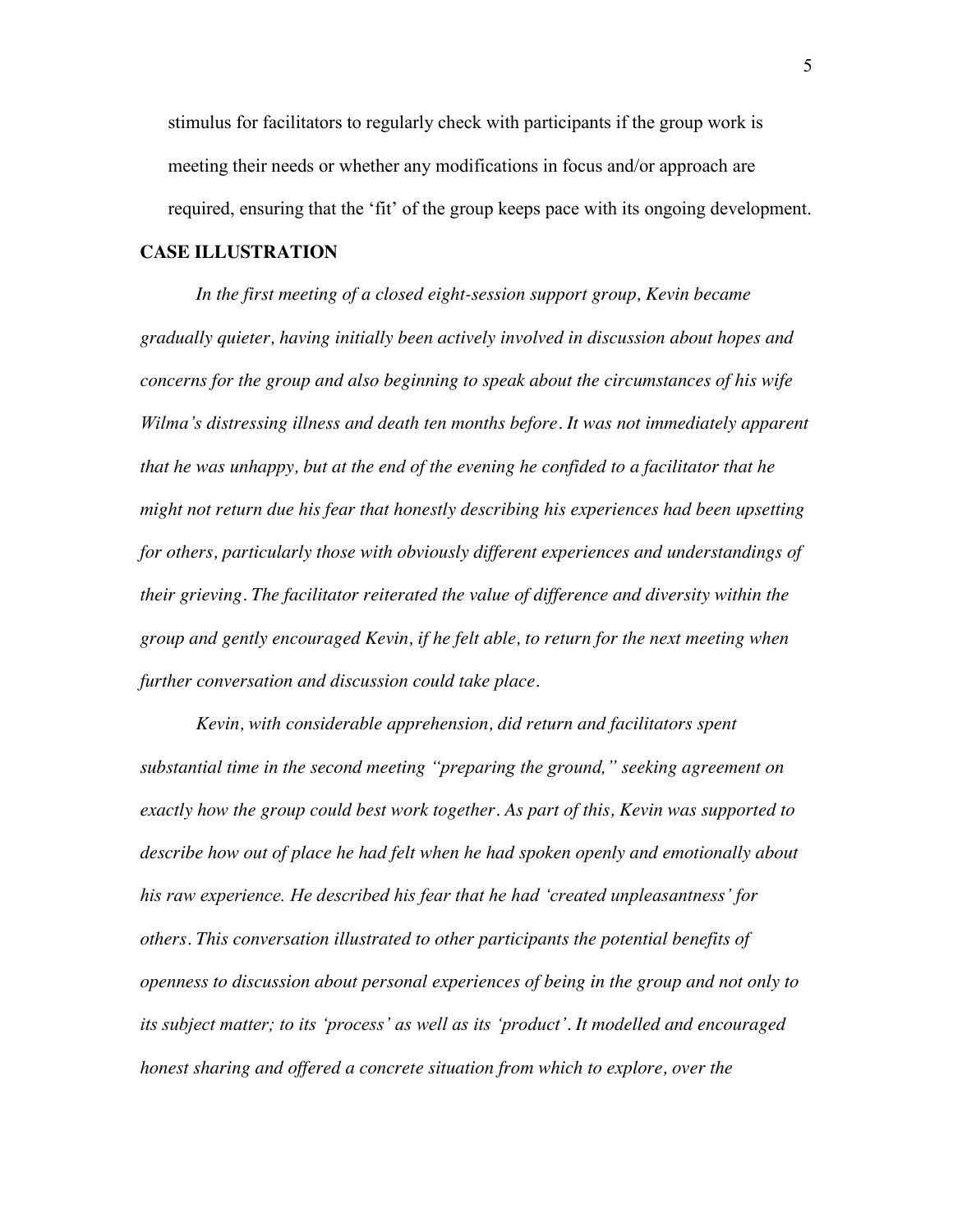*subsequent meetings, the inescapable reality of both similarities and differences from griever to griever. Within the increasing sense of safety that developed in the group over the following weeks, these were gradually articulated, acknowledged and validated amongst the group participants. They provided valued and instrumental opportunities to be supported in preferred ways of grieving, to be challenged by the existence of alternatives, and to examine and re-consider thoughts and feelings that may have felt taboo in family or other social situations, just as they had initially appeared to Kevin to be taboo within the group.*

# **CONCLUDING THOUGHTS**

Bereavement support groups provide a range of support to participants, including psycho-education and the imparting of useful information and ideas for grieving individuals. However, with careful, responsive, and ongoing preparation and thought, they also can provide a valued interpersonal climate in which, with sufficient attention to its safety, profound and meaningful conversation can develop that recognizes commonalities of grief, deeply respects the reality and centrality of each person's experience, and explores the interplay between the two.

### **REFERENCES**

Neimeyer, R. A. & Sands, D. C. (2016). Containing the story of violent death. In R. A. Neimeyer (Ed.), *Techniques of grief therapy (vol. 2): Assessment and intervention.* New York: Routledge.

Rogers, C.R. (1951). *Client-centered therapy.* London: Constable

Schmid, P. & O'Hara, M. (2013). Working with groups. In M. Cooper, M. O'Hara, P. Schmid, & A. Bohart G. (Eds.), *The handbook of person-centred psychotherapy*